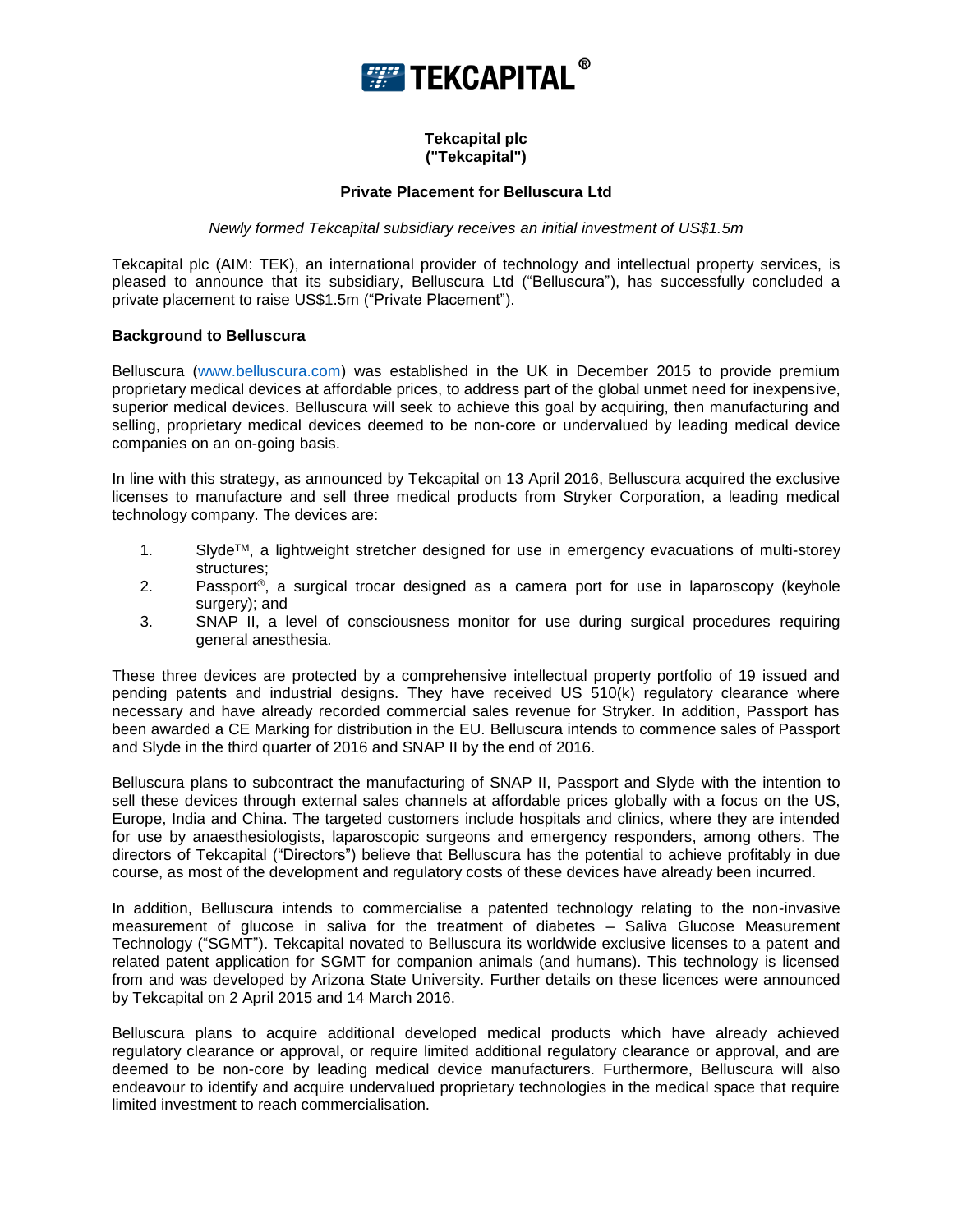

Belluscura has an experienced executive management team, independent of Tekcapital, with significant expertise in the medical devices industry that covers a broad spectrum of disciplines in business, law, medicine and technology. Tekcapital does not intend to be involved in the day-to-day management of Belluscura or deviate from Tekcapital's existing business and strategy.

To date, Belluscura has been financially supported by Tekcapital to fund the expenses of setting up the company, engaging its management team and starting marketing, and Belluscura has just begun to record sales of product.

Further details on Belluscura's products and management team are set out at the end of this announcement.

#### **The Private Placement**

The proceeds of the Private Placement are currently intended to be applied as follows:

- regulatory, safety and quality expenses for medical products, including CE Marking and certification for European sales;
- implementing product manufacturing and acquiring initial stock;
- acquisition of additional medical products; and
- working capital purposes.

Investors in the Private Placement include Nigel Wray and family, David Poutney, Belluscura's management team and Tekcapital, who have invested on the basis of a US\$4.5 million valuation of Belluscura post the Private Placement. Tekcapital invested US\$500,000 in the Private Placement and now owns 74.44% of Belluscura. Belluscura plans to extend the private fundraising for an additional 90 days to enable additional investors to participate.

As Nigel Wray and his family currently hold more than 10 per cent. of Tekcapital's ordinary shares, the participation by him of US\$500,000 in the Private Placement is deemed to be a related party transaction pursuant to rule 13 of the AIM Rules for Companies. Accordingly, the directors of Tekcapital (save for Dr Robert Miller who is subscribing in the Private Placement) consider, having consulted with the Company's nominated adviser, Allenby Capital, that the terms of the subscription with Nigel Wray are fair and reasonable insofar as shareholders are concerned.

**Commenting on the private placement, Dr. Clifford M. Gross, Executive Chairman of Tekcapital, said:** *"We are excited to have closed the private placement for Belluscura. We believe that Belluscura has significant potential with its capable and experienced management team, compelling products and its business model of providing premium, proprietary medical devices at affordable prices through the acquisition of non-core assets from leading medical device companies."* 

# **For further information, please contact: Tekcapital Plc +1 305 200 3450**

| $\cdots$<br>Clifford M. Gross                                                               | info@tekcapital.com                                      |
|---------------------------------------------------------------------------------------------|----------------------------------------------------------|
| Allenby Capital Limited (Nominated Adviser & Joint Broker)<br>Jeremy Porter / Alex Brearley | +44 (0)20 3328 5656                                      |
| <b>Optiva Securities Limited (Joint Broker)</b><br>Jeremy King / Vishal Balasingham         | +44 (0) 20 3137 1904<br>jeremy.king@optivasecurities.com |
| <b>Walbrook PR Ltd</b>                                                                      | +44 (0) 20 7933 8780                                     |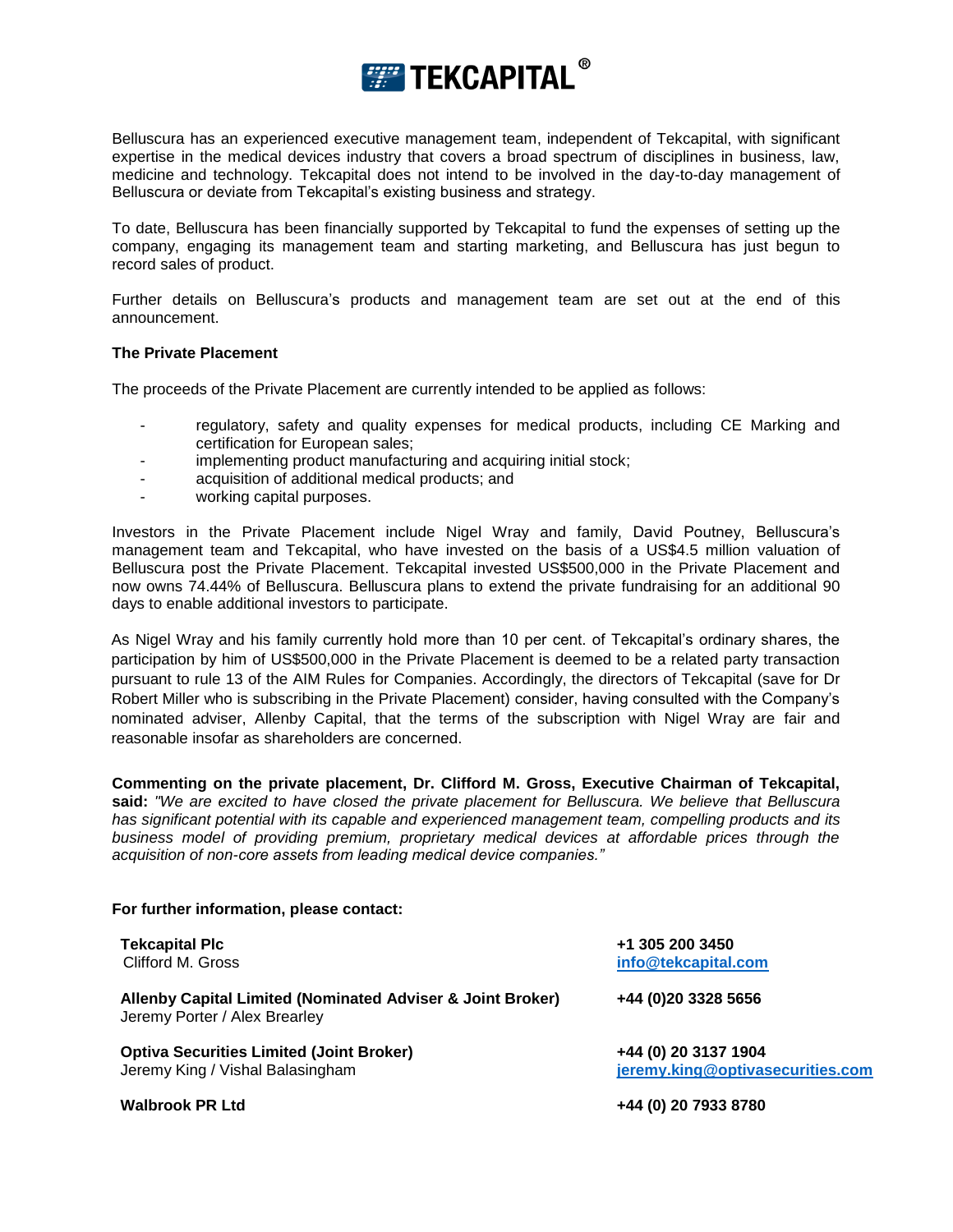

Paul Cornelius / Paul McManus / Helen Cresswell **[tekcapital@walbrookpr.com](mailto:tekcapital@walbrookpr.com)** 

# **Tekcapital plc - The** *World's Largest University Network for Open Innovation*

Tekcapital helps clients profit from new, university-developed intellectual properties. With our proprietary discovery search engine, linked to 4,000+ universities in 160 countries, coupled with expert scientific review, we provide a turn-key service to make it easy for clients to find and acquire the IP, analytics and technology transfer professionals they need to create a competitive advantage. Tekcapital plc is listed on the AIM market of the London Stock Exchange (AIM: symbol TEK) and is headquartered in Oxford, in the UK. For more information, please visit [www.tekcapital.com](http://www.tekcapital.com/)

# **FURTHER INFORMATION ON BELLUSCURA'S PRODUCTS AND MANAGEMENT TEAM**

#### **SNAP II**

This product is a level of consciousness monitoring system that can be used by anaesthesiologists to make therapeutic adjustments of sedatives and anaesthetic agents to a patient receiving general anaesthesia.

Monitoring a patient's level of consciousness during general anaesthesia is thought to add clinical value for the following reasons:

- it allows for reduced post-operation recovery time;
- it reduces the probability of awakening during a procedure; and
- it can reduce the effects associated with high levels of anaesthesia.

The Directors believe that the SNAP II monitoring system has the following clinical benefits:

- the complete monitoring system is portable, allowing four hours of battery operation from one charge and requiring minimal space in a busy surgical setting; and
- it is believed by the Directors to be the only level of consciousness monitoring system which evaluates both high- and low-frequency EEGs, creating its unique "SNAP Index" measurement. A peer-reviewed publication in the British Journal of Anaesthesia from 2006 indicates that SNAP II is more sensitive to unintentional awareness than certain competitor products on the market.

The Directors believe that the comprehensive customer offering and the superior clinical value provided by SNAP II will be viewed as key differentiators by customers, including anaesthesiologists and hospital purchasing agents.

SNAP II has patent protection in the US.

#### **Passport**

This product is a disposable trocar for use as a laparoscopic access device.

The Directors believe that laparoscopy as a surgical process provides clinical value as:

- the smaller incisions from laparoscopy generally provide for faster recovery and lowers the risk of infection;
- the process can reduce hospital stay and use of hospital resources; and
- the process is associated with greater patient comfort and satisfaction.

The Directors believe that Passport's key product advantages are:

- its disposable nature;
- its good safety record;
- its multiple modalities, i.e. its bladeless and bladed modes; and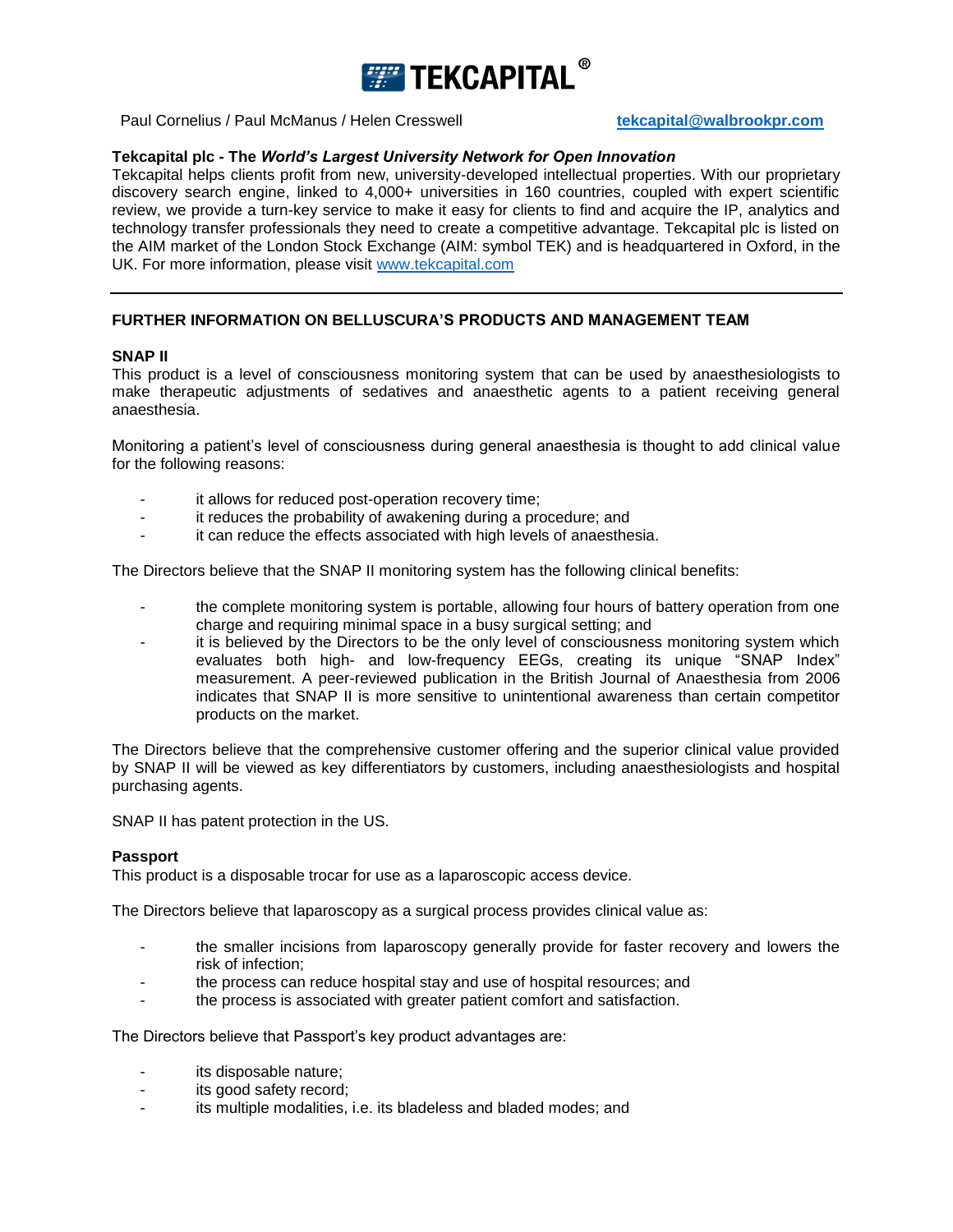

its positioning as, to the best of the Directors' knowledge, the only non-da Vinci® 8.5mm trocar available for use on the *S* and *Si* robotic surgery platforms.

Passport has patent protection and received 510(k) clearance for its sale in the US and has CE Marking approval.

## **Slyde**

Slyde is a compact sled for evacuating injured or physically challenged people easily up and down stairs during an emergency, when other means of evacuation become unavailable or overloaded. Slyde comes in two sizes for individuals up to 500lbs and up to 800lbs. Additional complementary goods are available including a protective sleeve to cover up to 5 Slydes, a rope belay system to assist in lowering the patient down stairwells, and a "firebox" for storing the belay system in the stairwell.

In the US, Slyde is a Class I (exempt) device and does not require regulatory clearance or approval. It is classified as a hand carried stretcher, subject to FDA regulation 880.6900. Additionally Slyde is GMP exempt in the US. Until its acquisition by Belluscura, Slyde was being sold in the US, Canada and India. In Europe, Slyde is classified as a Class I product although it has not been registered with a Competent Authority in order to obtain CE Marking, for which a technical file will need to be prepared and registered with a Competent Authority. Finally a Declaration of Conformity to the MDD 9/42/EEC will need to be written prior to affixing the CE Marking. Slyde has patent protection in the US, Canada and the UK.

In 2016, the Board plans to expand sales of Slyde to hospitals worldwide and high-rise commercial buildings that need emergency evacuation equipment. The Board also plans to target the commercial facility safety market, for the emergency evacuation of physically challenged individuals in the case of fire or terrorist attacks.

## **Executive Management Team**

## **Robert (Bob) Rauker,** *Chief Executive Officer*

Bob is a senior management executive with a demonstrable track record in the medical device sector. Over his extensive career Bob has been involved in the valuation, acquisition and sale of multiple medical devices. Bob has served as Head of Medical Device & Life Sciences Group for Acacia Research Group (NASDAQ) in the role of Sr. VP, where he built the medical device business to \$30 million in revenue. Previously he served as Global Chief IP counsel for Synthes Inc. (SIX) and Boston Scientific (NYSE) Endoscopy, both multibillion dollar companies, where he managed the medical products acquisition and licensing transactions along with other senior management roles.

Bob has a bachelor's degree in mechanical engineering and an MBA from the University of Massachusetts and a juris doctorate from the New Hampshire School of Law. Additionally he is a registered patent attorney, a named inventor on 12 US patents and pending applications in the medical device sector and joint developer of a commercially sold spine product.

## **Michael N. Van Hoy,** *Chief Operating and Product Sourcing Officer*

Michael has significant experience in developing strategic partnerships for sourcing medical product manufacturing and ensuring their quality and safety. He served as staff scientist for Becton Dickinson &Company, Technology Licensing Manager for Abbott Laboratories and Director of Business Development for Metabolon Inc. Michael received a Ph.D. in biochemistry from the University of Texas at Austin, an MBA with honours from the University of Chicago and bachelor's degree in biochemistry, molecular and cell biology from Northwestern University.